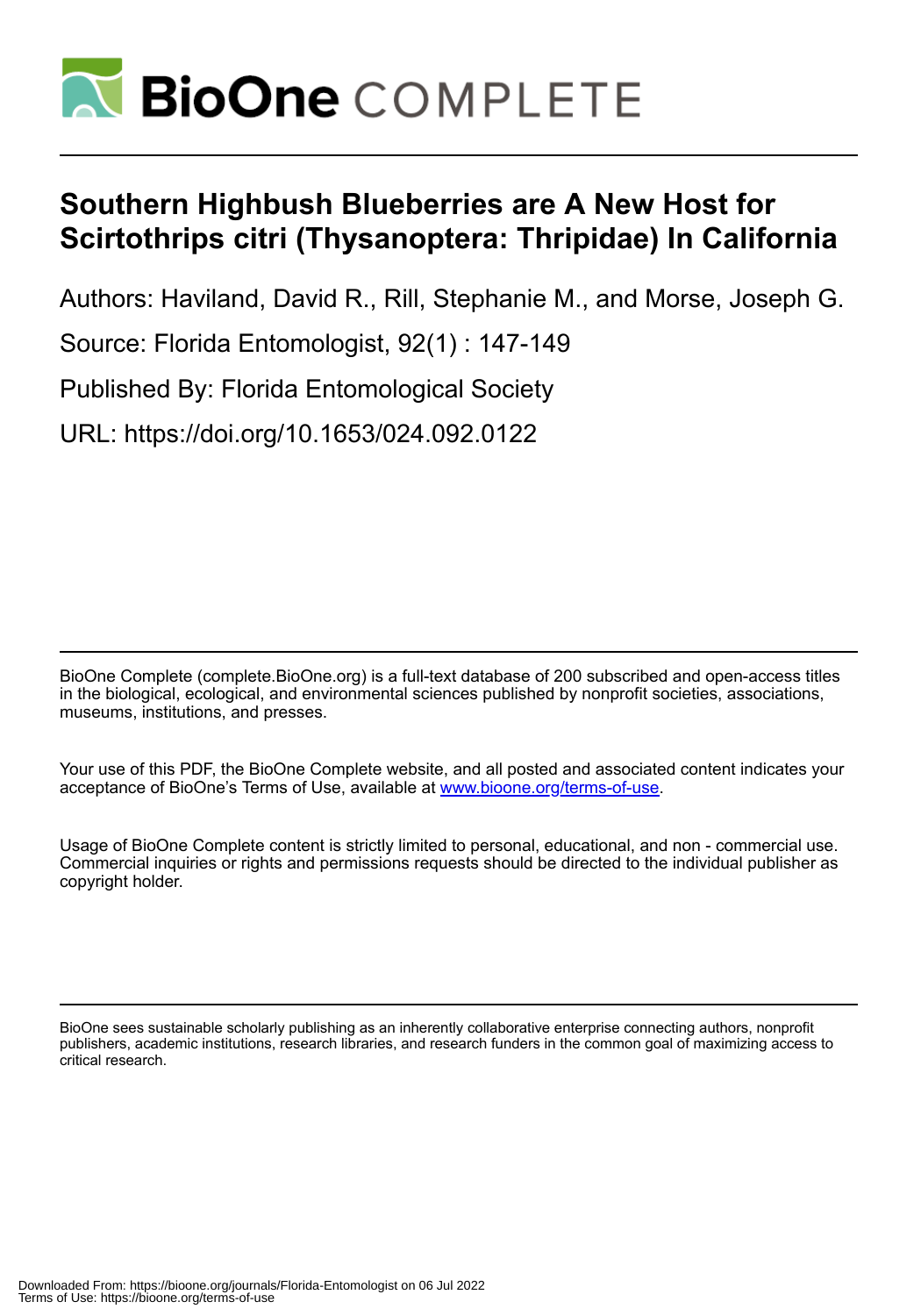## SOUTHERN HIGHBUSH BLUEBERRIES ARE A NEW HOST FOR *SCIRTOTHRIPS CITRI* (THYSANOPTERA: THRIPIDAE) IN CALIFORNIA

DAVID R. HAVILAND<sup>1</sup>, Stephanie M. Rill<sup>1</sup> and Joseph G. Morse<sup>2</sup> 1 University of California Cooperative Extension, Kern County, 1031 S. Mount Vernon Ave., Bakersfield, CA 93307

<sup>2</sup> Department of Entomology, University of California, 3401 Watkins Drive, Riverside, CA 92521

Citrus thrips, *Scirtothrips citri* (Moulton), is a major pest for citrus growers in California (Flint et al. 1991; Morse 1995). Citrus thrips feed on the rind at the stem end of young citrus fruit causing a characteristic ring scar (Morse 1995; Grafton-Cardwell et al. 1998, 2003). They also feed on the new flush of citrus, causing twisting and abnormal growth (Grafton-Cardwell et al. 1998). Heavy infestations of citrus thrips cause new flush to die and drop from the plant (Grafton-Cardwell et al. 1998). Even though citrus thrips was first described based on the damage it caused on California citrus (Horton 1918), it was obviously present prior to the introduction of citrus in the region, i.e., it is native to California and northwestern Mexico and has been observed on over 50 host plants in California, in particular in association with plants that produce an aromatic oil (Morse 1995).

Prior to 1992, highbush blueberries (*Vaccinium corymbosum* L.) were not grown commercially in California due to the warm climate (Jimenez et al. 2005; Strik & Yarborough 2005). However, several southern highbush blueberry varieties were developed by crossing northern highbush blueberries with several other *Vaccinium* species (Jimenez et al. 2005; Strik & Yarborough 2005). Southern highbush blueberries require lower chill hours for bud break and are well adapted to California's climate (Jimenez et al. 2005). As a consequence, California blueberry acreage dramatically increased after 1992 (Jimenez et al. 2005).

In 2005, several growers reported widespread damage to the young foliage of their blueberries that appeared to be associated with thrips. Most of the damage was curling and abnormal growth of the new leaves as well as scarring of new twigs.



Fig. 1. Mean number of citrus thrips per yellow sticky card and beat sample in 2006 and 2007.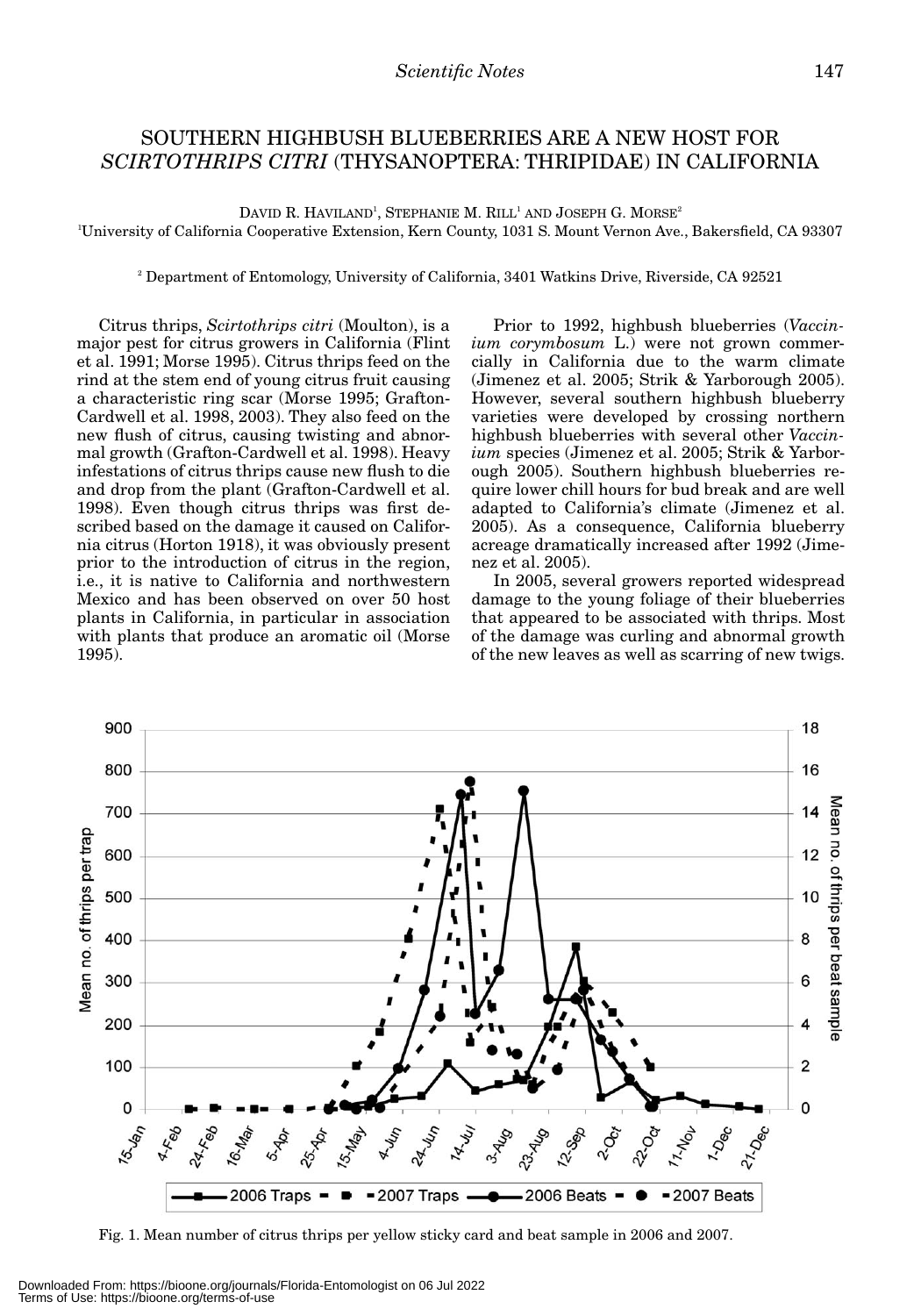Growers were concerned that the damage would lead to lower fruit set the following year. On 20 Jun, thrips were collected in a commercial blueberry field near Richgrove, CA, and identified as citrus thrips by Steve Nakahara (USDA-ARS, Beltsville, MD) based on Palmer's key to adult thrips of the Terebrantia suborder (Palmer et al. 1992). Blueberries had not previously been documented as a host plant of citrus thrips and the seasonal biology and varietal differences in susceptibility to thrips damage required evaluation.

To determine the time of year thrips populations were observed within the canopy of blueberries, sticky traps and beat samples were used to determine thrips abundance in 2006 and 2007. Eight yellow sticky traps (Seabright Laboratories, Emeryville, CA) that were  $15.2 \text{ cm} \times 10.2 \text{ cm}$ were placed in the 4 corners of two 6-ha fields near Richgrove and the number of citrus thrips were counted every 2 weeks from May 2006 to Oct 2007. Ten beat samples in the area of each sticky trap also were collected. The beat samples consisted of 1 beat of the terminal 15 cm of new growth from an unbranched shoot tip onto a 30.5 cm square piece of black acrylic and the number of citrus thrips was recorded after each beat.

In 2006, varietal preference of citus thrips was evaluated in a commercial blueberry field containing 4 different southern highbush varieties: Jubilee, Misty, O'Neal, and Star. Plot size was 2 rows by a minimum of 45.7 m organized into a RCBD with 2 replicates of each variety. Sixteen beat samples per plot were taken on 19 Jul and 25 Aug and data were analyzed by ANOVA with LSD mean separation  $(P = 0.05)$ .

The final part of the study determined if hoophouses, which are used to promote early budding and harvest, affected the densities of citrus thrips. This study was conducted during spring 2006 with a RCBD with 5 replicates and 2 treatments consisting of blueberries under an enclosed environment (hoop-house) and open environment (no hoop-house). Each hoop-house was approximately 207 m long  $\times$  7 m wide  $\times$  4 m high that consisted of a half circle metal frame with 0.15 mm thick polythene cover. Plot size was a minimum of 3 ha. Four replicates of plots contained the varieties 'Misty' and 'O'Neal' and 1 replicate contained 'O'Neal' and 'Wonderful'. Ten beat samples per variety were taken in each plot as described above on 5 dates from May to early Jul and data were analyzed by ANOVA with LSD mean separation  $(P = 0.05)$ .

Sticky cards and beat samples showed citrus thrips first appeared in the blueberry canopy in late Apr to early May (Fig. 1). Beat samples produced many small first instar citrus thrips as well as second instars and adults, making it clear that blueberry should be added to the list of reproductive hosts for citrus thrips. Citrus thrips densities remained high throughout the summer with sticky card counts peaking at 383 and 709 adult



Fig. 2. The effects of open environment (no hoop-house) versus enclosed environment (hoop-house) on the density of citrus thrips during spring 2006.